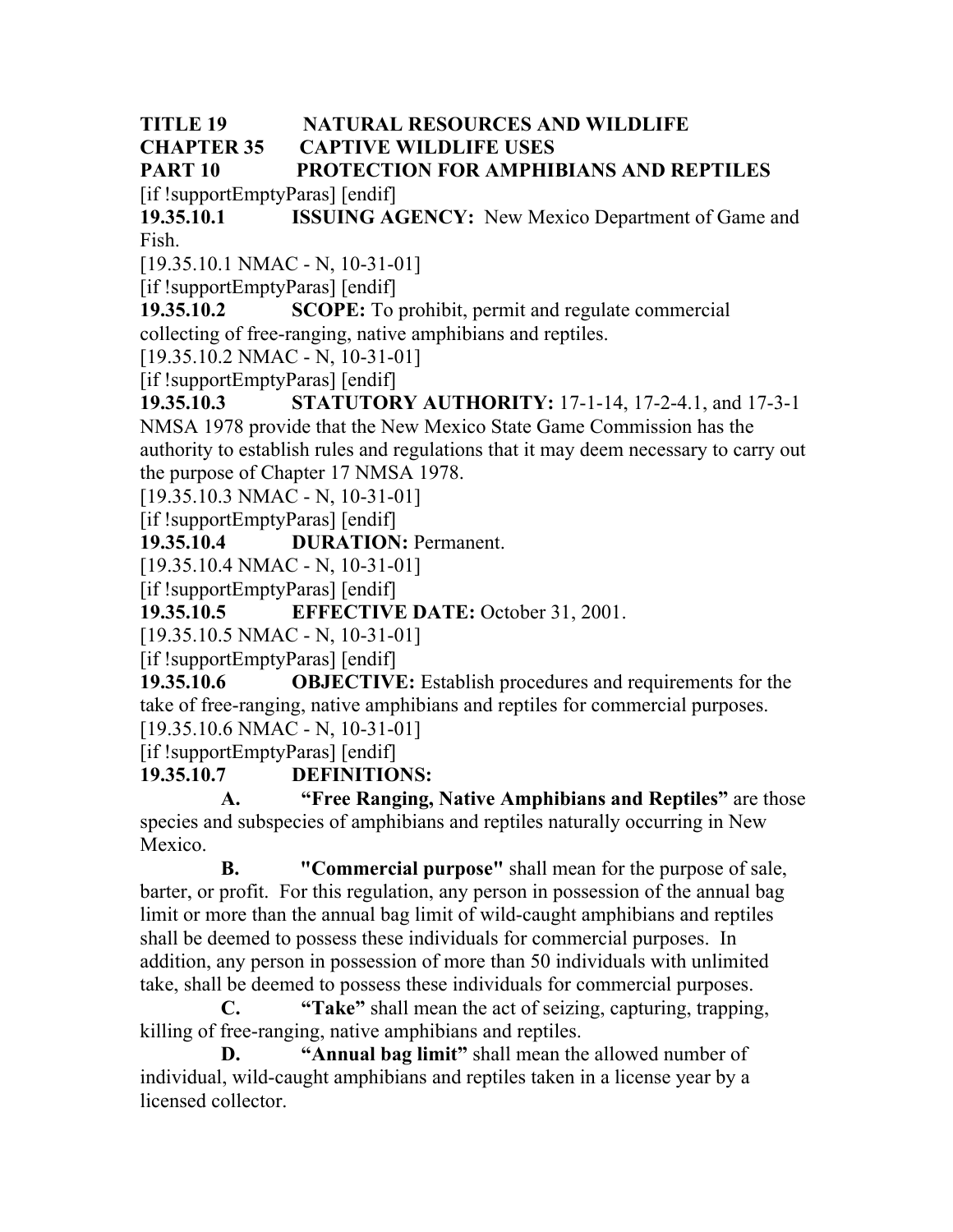**E. "Fish Bait"** shall mean the aquatic larval stage of the tiger salamander, *Ambystoma tigrinum*, used for baiting fish.

**F. "Lizard races"** shall mean the organized, competitive racing of any lizard not listed as threatened or endangered.

**G. "Rattlesnake Roundup"** shall mean an organized public event where the purpose is to display, buy, sell, and trade rattlesnakes of the genus *Crotalus*.

**H. "Captive-bred"** shall mean amphibians and reptiles that are hatched or born in captivity as a result of captive breeding.

[19.35.10.7 NMAC - N, 10-31-01]

[if !supportEmptyParas] [endif]

## **19.35.10.8 TAKE:**

**A.** It is unlawful for any person to take free-ranging, native amphibians and reptiles in New Mexico for commercial purposes without purchasing and having in possession a valid commercial collecting permit. In addition, nonresidents must purchase and also have in their possession a nonresident hunting license listed in Section 17-3-13 NMSA 1978 required by law for the year in which the taking is done.

**B.** It is unlawful to take all free-ranging, native amphibians and reptiles species that are Federal or State listed as threatened or endangered.

**C.** Exceptions:

**(1)** When there is an emergency situation involving an immediate threat to human life or private property, rattlesnakes may be captured, removed, or destroyed without a permit.

**(2)** No permit is necessary for take of free-ranging, native amphibians and reptiles for the purpose of rattlesnake roundups, fish bait, or lizard races. A commercial collecting permit is required when these species are taken for a commercial purpose.

**(3)** All other species of snake (other than rattlesnakes) collected and displayed for rattlesnake roundups shall not be bought, sold, or traded unless the person collecting such snakes is in possession of a commercial take permit.

**(4)** Amphibians and reptiles held in captivity prior to July 1, 2001 and their progeny are not subject to these regulations.

[19.35.10.8 NMAC - N, 10-31-01]

[if !supportEmptyParas] [endif]

**19.35.10.9 METHODS OF LEGAL TAKE:** Only the following methods shall be used for the legal, commercial take of free-ranging, native amphibians and reptiles.

**A.** Field collection, including the use of hand-held flashlights or spotlights, provided the collector is not in possession of a firearm or other implement whereby any big game animal or domestic animal could be killed.

**B.** Collection from road surfaces.

**C.** Lizard nooses, snake grabbers, and snake hooks.